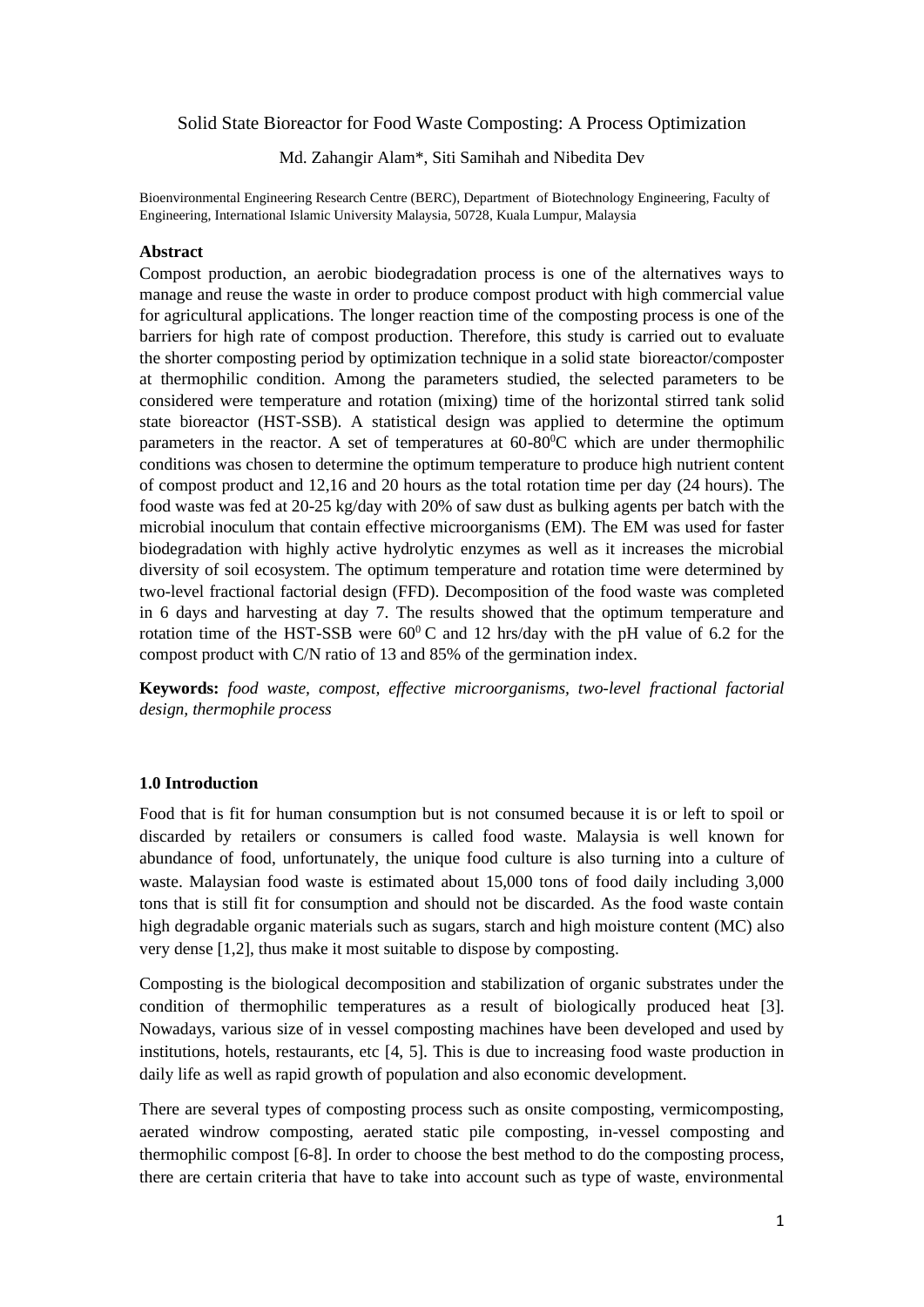effect, process conditions, etc. Among the best conditions for the effective composting process, reaction time and conditions are considered to evaluate efficiency and maturity of the compost.

In general composting took longer time (60-90 days) to complete its degradations process [9,10], thus decomposition under thermophilic conditions (high temperature conditions) is getting increasing attention worldwide because of its ability to convert solid wastes into organic fertilizer within a short period of time. Optimization of the vessel composting is an alternative to evaluate the process faster and effective in mature composting process. Recently a few studies have been reserached on the composting vessel optimization including temperarure, pH, agitation, etc. for various feedstocks [4,11]. In this study, decomposition process for food waste under thermophilic conditions can be completed within 7 days while normal composting took about 60-90 days for complete degradation. Due to the abundant amount of food waste generated, normal decompose would not be an effective and efficient solution for composting process. Therefore, the study aims in optimizing the process parameters in the horizontal stirred tank (vessel) solid state bioreactor especially the themophillic temperature and rotating (mixing) time for faster and mature compost within a short period of time (7 days).

## **2.0 Materials and Method**

### *2.1 Materials*

## 2.1.1 Food Waste

The raw material in this study was food waste. The food waste was obtained from the Educational cafeteria at International Islamic University Malaysia (IIUM). The food waste was sorted manually to separate the unwanted wastes such as plastics, tins and bottles and characterized accordingly.

#### 2.1.2 Bulking Agent

For composting, saw dust  $(20\% \text{ w/w})$  was used as the bulking agents to mix the product to produce bio-compost. Bulking agents also provide dry matter, which gives a porous structure to the compost mixture and absorb the moisture produced by the decomposing food waste. The water absorption capacity of a bulking agent was therefore an important parameter in the formulation of compost recipes.

#### 2.1.2 Inoculum

The effective microbes (EM) as the inoculum were isolated and cultured based on the biodegradation potential in the various substrates. The EM was inoculated and cultured in the nutrient media (LB broth) for initial growth followed by the further growth in the solid media of rice bran and selected carbon source such as glucose. After 2 days of culture in the rice bran media the cells counted were 108 cells/ml. The amount of EM as the inoculum used was 3 kilograms for each experiment.

#### *2.2 Experimental Methods*

### 2.2.1 Composting Process

The process was started by collecting 20-25 kg of food waste from the source. The food waste then characterized manually to seperate the unwanted waste such as plastics and tins. A 50-L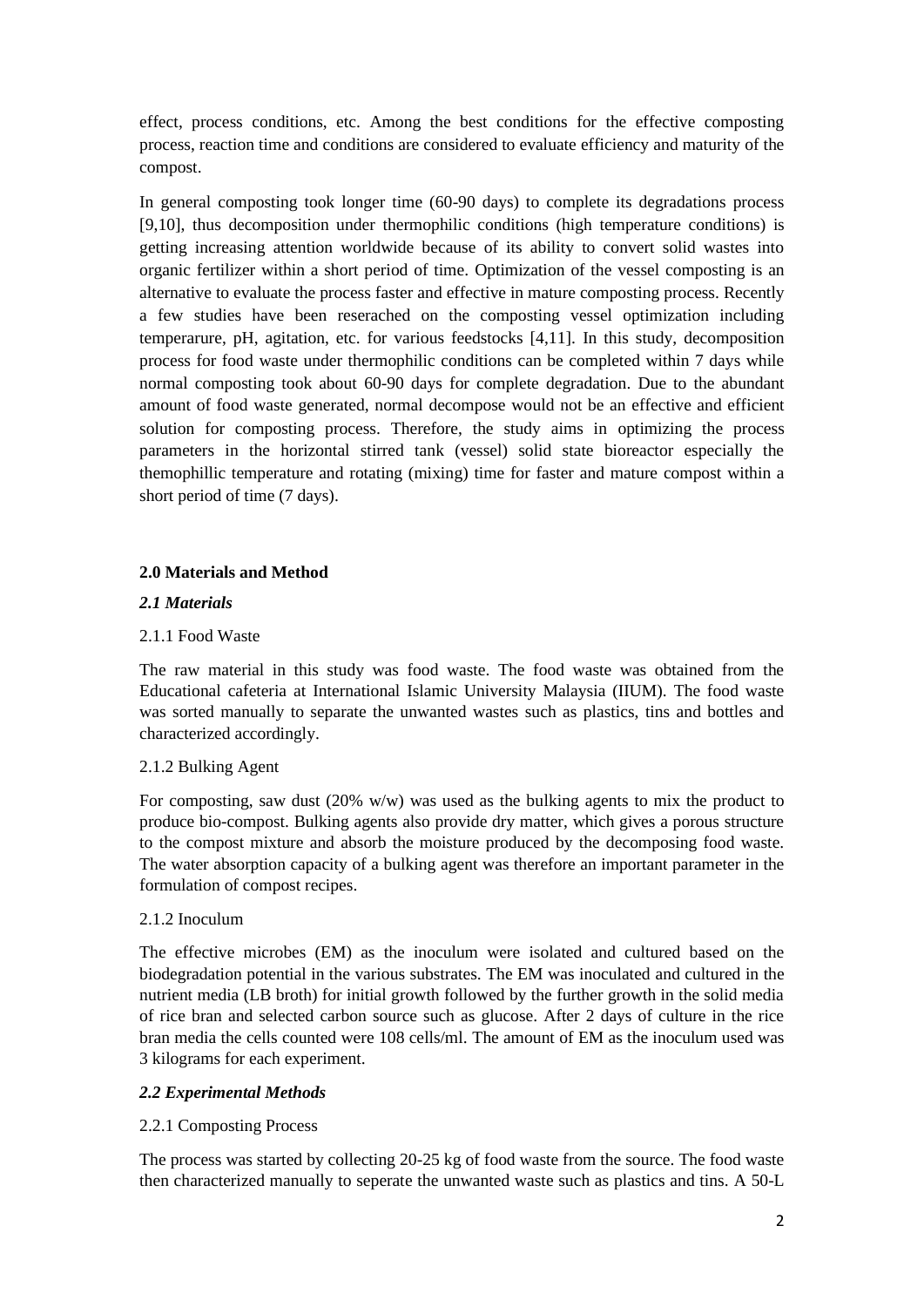capacity of solid state thermophilic (SST) composter was designed and fabricated locally. The SST composter includes the temperature ranges of  $30^0$  to  $90^0C$  and rotation of 10 to 30 minutes cycle. A 4-5 kg of saw dust as the buking agents was added together with 3 kg of inoculum that contain effective microorganism. This process was repeated for 6 days with the same amount of food waste only. Compost product was collected and harvested at Day 7. TOC,TN pH, moisture content, and germination index analysis were carried out after each set of experiments.

## 2.2.2 Optimization Process

Temperature and rotation (mixing) time was set differently for each experiment. The FFD was applied to set up the experimental runs. A total of 5 experimental runs obtained by the FFD. The runs were temperature and rotation time were set: run 1, 80 $^{\circ}$ C and 20 hours; run 2, 60 $^{\circ}$ C and 20 hours; run 3, 60°C and 12 hours; run 4, 80°C and 12 hours; and run 5, 70°C and 16 hours, respectively. The parameters as evaluating factors of the compost were total organic carbon (TOC),total nitrogen (TN), C/N ratio, pH, moisture content, and germination index. These parameters were evaluated to determine the optimum conditions. The statistical analysis of the optimization process was done by using Design of Expert (DOE); Two-Level Fractional Factorial Design (FFD) and analysis of varience (ANOVA). The block diagram and optimization process flow chart is shown in Figure 1.



Figure 1: A block diagram and optimization process flow chart of compost production

#### 2.2.3 Analytical analysis

The organic matter (OM) was determined by gravitational loss-on-ignition of oven dried at 105°C for 24 hr based on the procedure of Navarro [12]. Total organic carbon (TOC) and total Kjedahl nitrogen (TKN) was used to calculate the C/N ratio [12]. The germination Index (GI) is used to evaluate the toxicity of composts to seedling and to determine the maturity of the compost [13,14]. pH and moisture content was tested for each set of run. pH test was done by standard pH test procedures. For moisture content test, the standard dry method was used.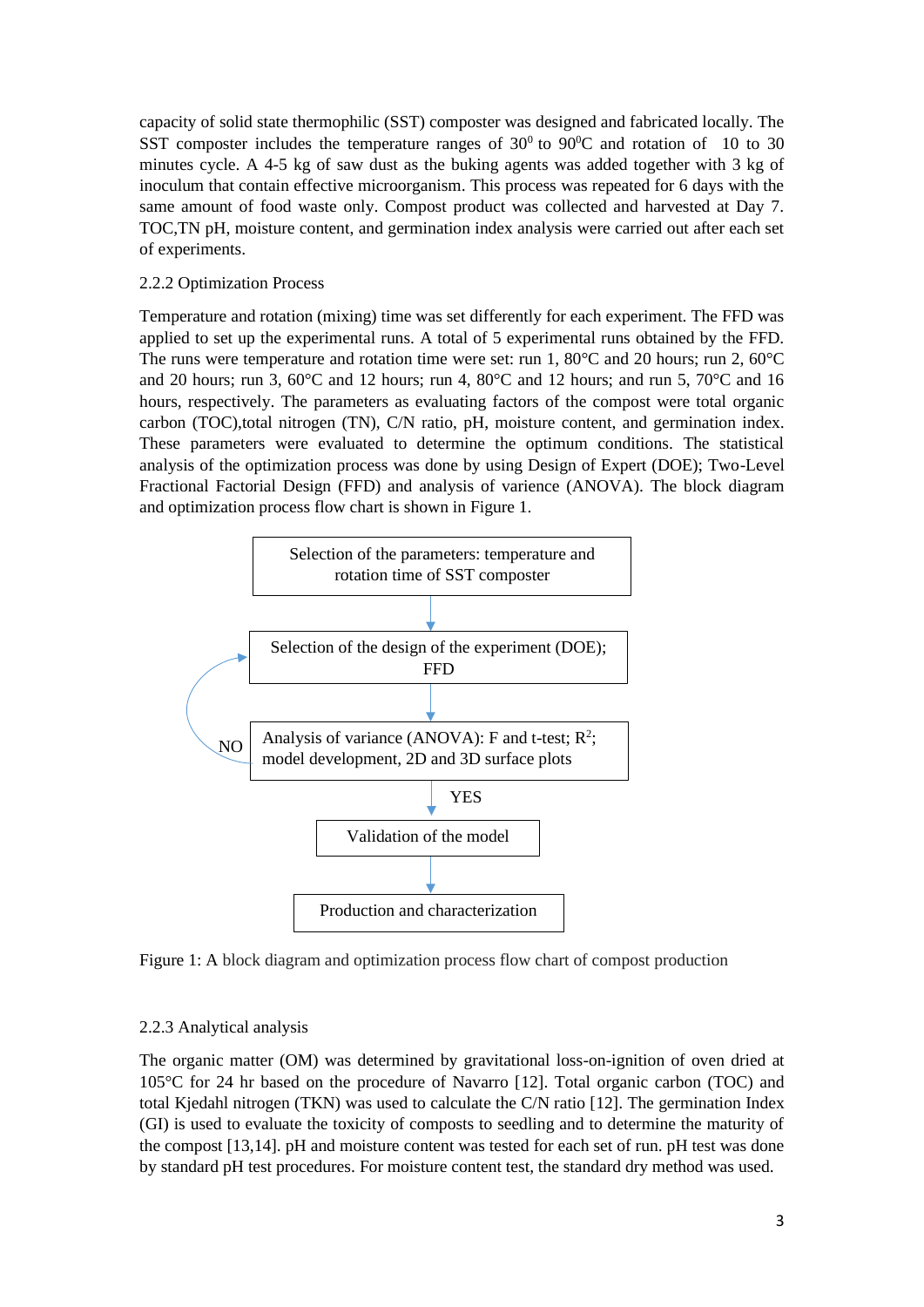### **3.0 Results and Discussion**

A total of 5 experimental runs as the DOE were conducted to evaluate the composting process with various effective parameters as shown in the Table 1. The results showed that the value of the organic carbon content in the food waste compost was about 30% to 40% which gives a good value of carbon. Organic matter in soil usually less than 5% of its total weight. The benefits of organic matter as a carbon supply for beneficial soil microbes. These microbes will later produce enzyme which help to degrade the food waste. Total nitrogen was an essential nutrient for plants. Total nitrogen (TN) is the sum of total kjeldahl nitrogen (ammonia, organic and reduced nitrogen) and nitrate-nitrite From this experiment, value of the total nitrogen was around 1% to 3%. Value of nitrogen should be low as to get better dissolved oxygen in the soils and prevent alteration to the plants.

As composting processes mainly consist of biological degradation reactions, carbon to nitrogen ratio (C/N ratio) plays an important role [14]. The identification of an optimal C/N ratio was a great significance for getting a favorable composting result, and highly depends on the property of composting materials [1]. From the result obtained, the most optimum conditons was experimental runs 2-4. These runs gave the a ratio of about 12 which was a good C/N ratio for mature compost. It was important to know the C/N value in soil as it determined the decomposition rate happen in the process. Above all, the best C/N ratio should be less than 15%, a higher ratio will result in slower composting rates [15]. However, all of these runs were set with different set of temperature and rotation time. As Run 3 was set with minimum rotation time which was 12 hours, thus Run 3 was choose to be the best optimization parameters which required less energy consumption and favorable C/N ratio. Run 1 shows the highest value of C/N ratio, thus this set of parameters and condition was the most unfavorable for the decomposition process as it caused slower rate of degrading process.

Results of pH value shows that all sets of run fall under acidic conditions. The results of moisture content test was within 30% to 40 %. The moisture content was varies among each set. This was because each set paramters was set under different conditions. The moisture content was quite low may due to the high temperature of the process and also the moisture content in the raw material was low. However, this moisture content value was acceptable as the moisture content of soil was also around 30%.

Germination index (GI) and germination percentage (GP) results for each run as shown in Table 1 below gave the highest GI number was Run 3 which was 4.8 rate of index. The higher the rate was preferable as it shows faster growth of plant. This was predictable as Run 3 was the most optimum conditions set of parameters for this project. Run 3 also gave the highest GP value which was 87.5% and that was a very good percentage value. It shows that, this type of fertilizers is good to support the growth of plants compared with others type of fertilizers [2,17].

| Run                         |      |      |                                  | TOC TN C/N pH |      | MC GI GP |      |
|-----------------------------|------|------|----------------------------------|---------------|------|----------|------|
|                             | (%)  | (% ) | Ratio                            |               | (% ) |          | (% ) |
|                             |      |      | 39.5 2.1 18.8 5.33 30.2 2.5 57.0 |               |      |          |      |
| $\mathcal{D}_{\mathcal{L}}$ |      |      | 34.4 2.8 12.3 5.36 32.5 2.2 53.5 |               |      |          |      |
| $\mathcal{R}$               |      |      | 33.4 2.2 12.0 6.20 35.5 4.8 87.5 |               |      |          |      |
| 4                           | 30.3 |      | 2.4 12.6 6.18 39.8 2.0 51.3      |               |      |          |      |
|                             |      |      | 2.9 14.0 6.16 35.5 2.6           |               |      |          | 63.5 |

Table 1. Result of Analysis for food waste composting process with the DOE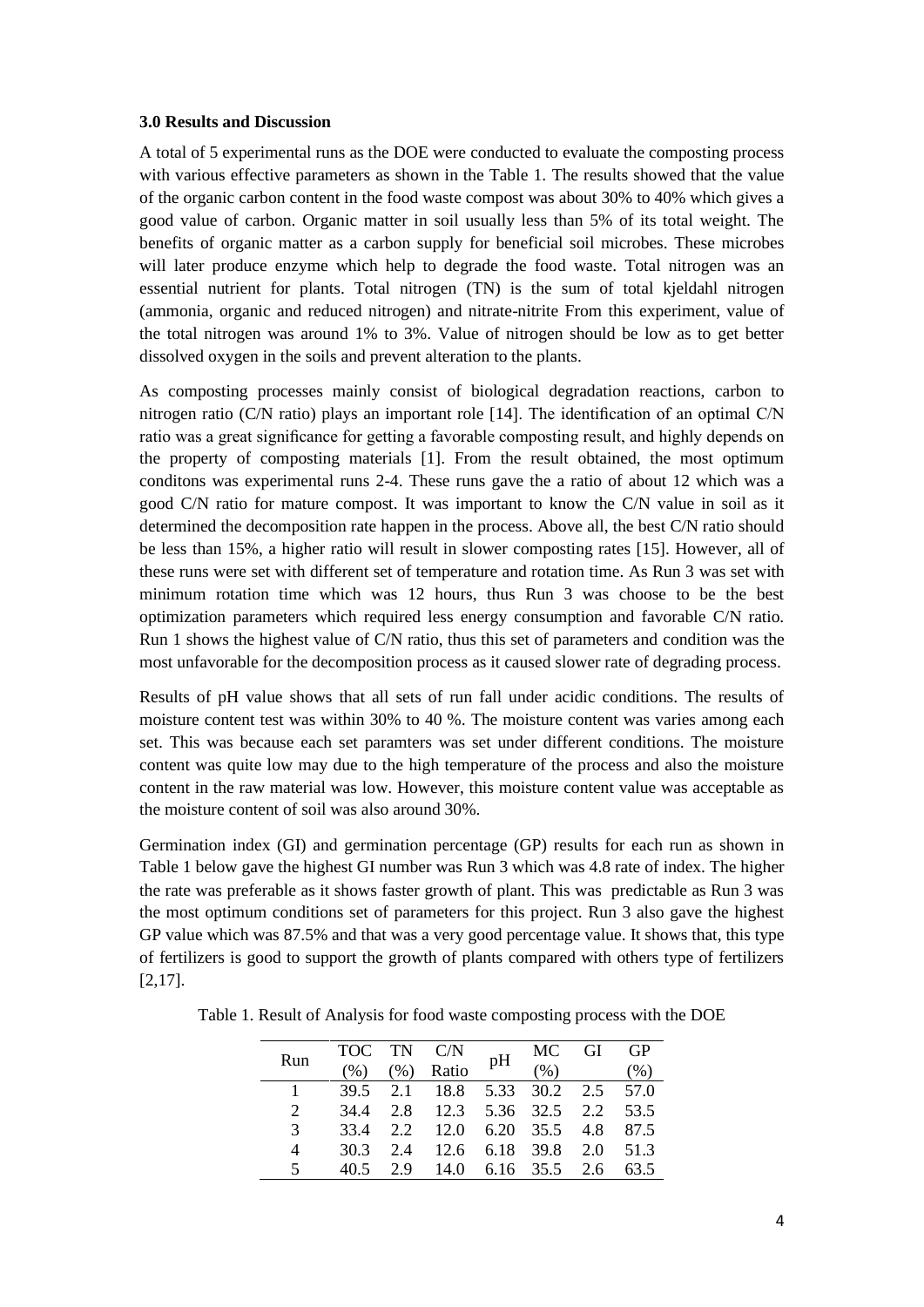| Control 48.2 2.2 22 6.8 50 1.92 37.5 |  |  |  |  |  |  |  |
|--------------------------------------|--|--|--|--|--|--|--|
|--------------------------------------|--|--|--|--|--|--|--|

3.1 Optimization of Parameters by using Two-Level Factorial Design and ANOVA

The model for optimization of composting process was formulated using Design of Expert (DOE) which used Two- Level Fractional Factorial Design (FFD), where each response was analyzed by model selection, analysis of variance (ANOVA) and 3- dimensional model graphs. The experimental data were used to form the regression equations. Table 2 below shows the data from ANOVA for selected Factorial Model and Table 3 shows the overall analysis of the model.

Analysis of variance (ANOVA) was used to analyze the significance of this statistical model. The result of the ANOVA was listed in Table 2 above. The model "F value" and "Prob > value" are  $654.25$  and  $\leq 0.0001$  which imply that the model was significant. There was only 0.001 % of probability to get high model of "F-value" due to creation of noise. In this statistical analysis, terms A, B and AB are highly significant terms ("Prob > value" less than 0.001).

Table 2. Analysis of variance (ANOVA) for optimization of the process parameters

| Source    | Sum of  | DF | Mean   | $F-$    | $MC$ $(\%)$ | Remark      |
|-----------|---------|----|--------|---------|-------------|-------------|
|           | Squares |    | Square | Value   |             |             |
| Model     | 305.19  | 3  | 101.73 | 654.25  | < 0.0001    | Significant |
| A         | 43.99   |    | 43.99  | 282.93  | < 0.0001    |             |
| B         | 223.87  |    | 223.87 | 1439.79 | < 0.0001    |             |
| AB        | 37.32   |    | 37.32  | 240.05  | < 0.0001    |             |
| Curvature | 48.14   |    | 48.14  | 309.58  | < 0.0001    |             |
| Pure      | 0.78    | 5  | 0.16   |         | < 0.0001    | Significant |
| Error     |         |    |        |         |             |             |
| Total     | 354.10  | 9  |        |         |             |             |

Based on the analysis of the model listed in Table 3, the regression coefficient (R2) from this model was found to be 0.9975 which indicates that this quadratic model is significantly reliable and 99.75 % of the variability in the result can be explained by the model. The adjusted R2 value corrects the R2 value for the sample size and for the number of terms in the model. In this model, the adjusted R2 is 0.9959 which is also considered as a high value which imply that this optimization model was significant. Meanwhile, the "Pred R2" value was 0.9912 also indicates that a good adjustment between the observed and predicted values could occur. The value of "Adeq Precision" which measures the signal-to-noise ratio is 58.801. The "Pred R2" value which was 0.9912 which very close to the "Adj R2" of 0.9959. Additionally, the coefficient of variation (CV) which can be used to measure the reliability and precision of the experiment was found to be 2.3 which was highly approximate. The higher the value of CV, the less reliable was the experiment. This value was a measure of residual variation of the data relative to the size of the mean. Then, the value of predicted residual sum of squares (PRESS) is found to be 3.11 which was very precise value. It was a measurement of how fit of each point in the design. The smaller the PRESS value, the better the model fits the data points.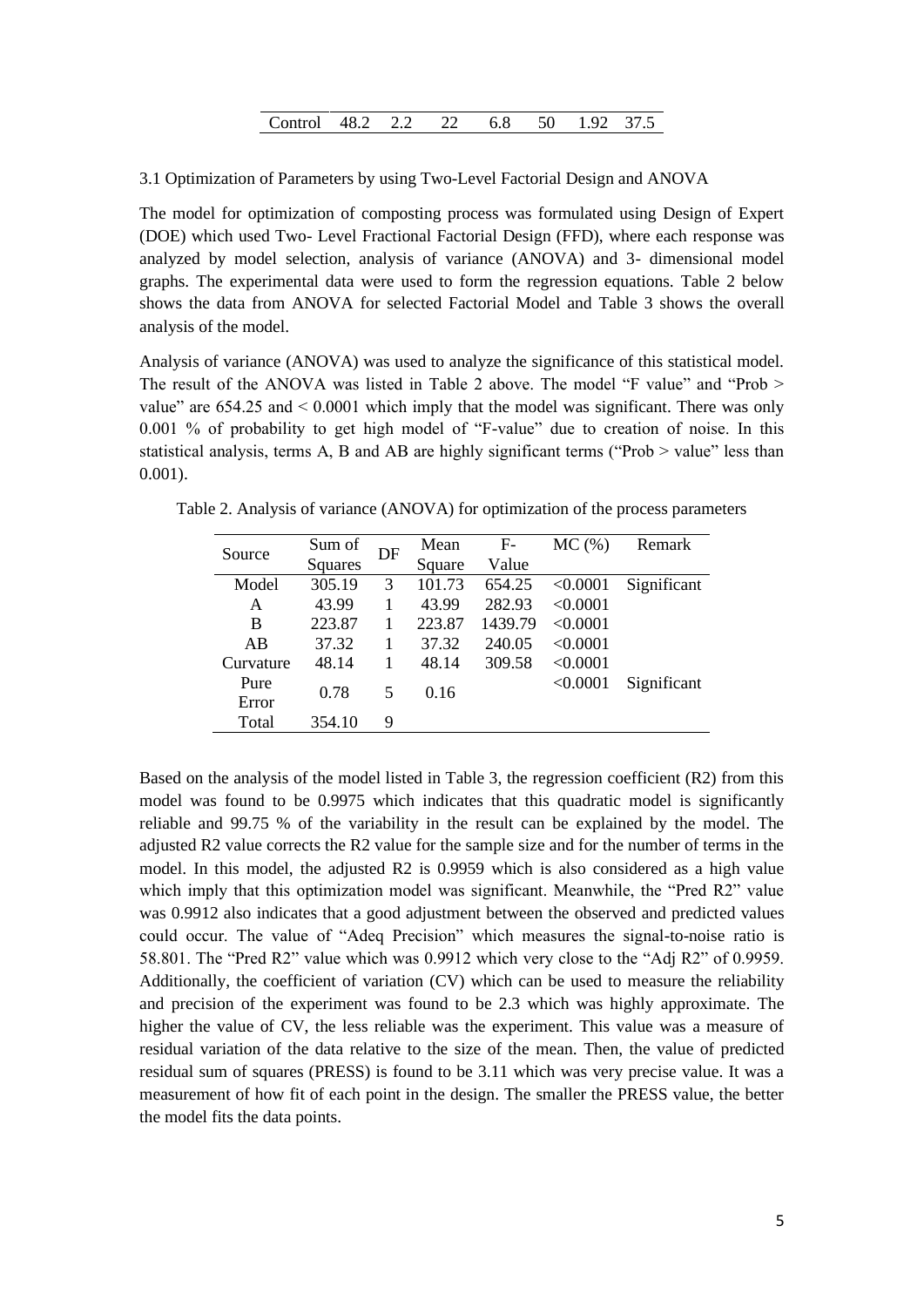Table 3. Overall analysis of the model

| Std. Dev     | 0.39  | R2                  | 0.9975 |
|--------------|-------|---------------------|--------|
| Mean         | 16.52 | Adj R <sub>2</sub>  | 0.9959 |
| C V          | 2.3   | Pred R <sub>2</sub> | 0.9912 |
| <b>PRESS</b> | 3.11  | Adeq<br>Precision   | 58.801 |
|              |       |                     |        |

The optimization of parameters of composter for food waste composting process with two factors of rotation time (A), and temperature (B) was predicted by following polynomial equation:

$$
C/N \text{ Ratio} = 17.62 - 2.35 \text{ A} + 5.29 \text{ B} - 2.16 \text{ AB}
$$
 (1)

The graphical representation of the parameters related to the optimization composter parameters which was temperature and rotation time was illustrated in the contour and 3- Dimensional two level factorial design plots in order to investigate the interaction between variables and to determine the optimum parameters condition for the composting process. The contour and 3-Dimensional plots were based on the function of two parameters which were temperature and rotation time, $C/N$  ratio as the response. Fig 2 (a) and (b) shows the model graphs obtain from the Design-Expert Plot. From the graph, it can be conclude that, the most optimum condition for the parameters was at  $60^{\circ}$ C at 12 hours rotation time with 12.6 C/N ratio. From 3D model graph the level of the rotation time shows the same level, thus this condition explained, the rotation time between 12 hours to 20 hours was significant, but 12 hour rotation time was choose as the optimum condition because lesser time we result in less energy consumption [18]. The validation of the model was conducted within the design range and found that the experimental results suppoted the model with the error of about 10%. This shows a good agreement between the model and experiment in the optimization process.



**(a)**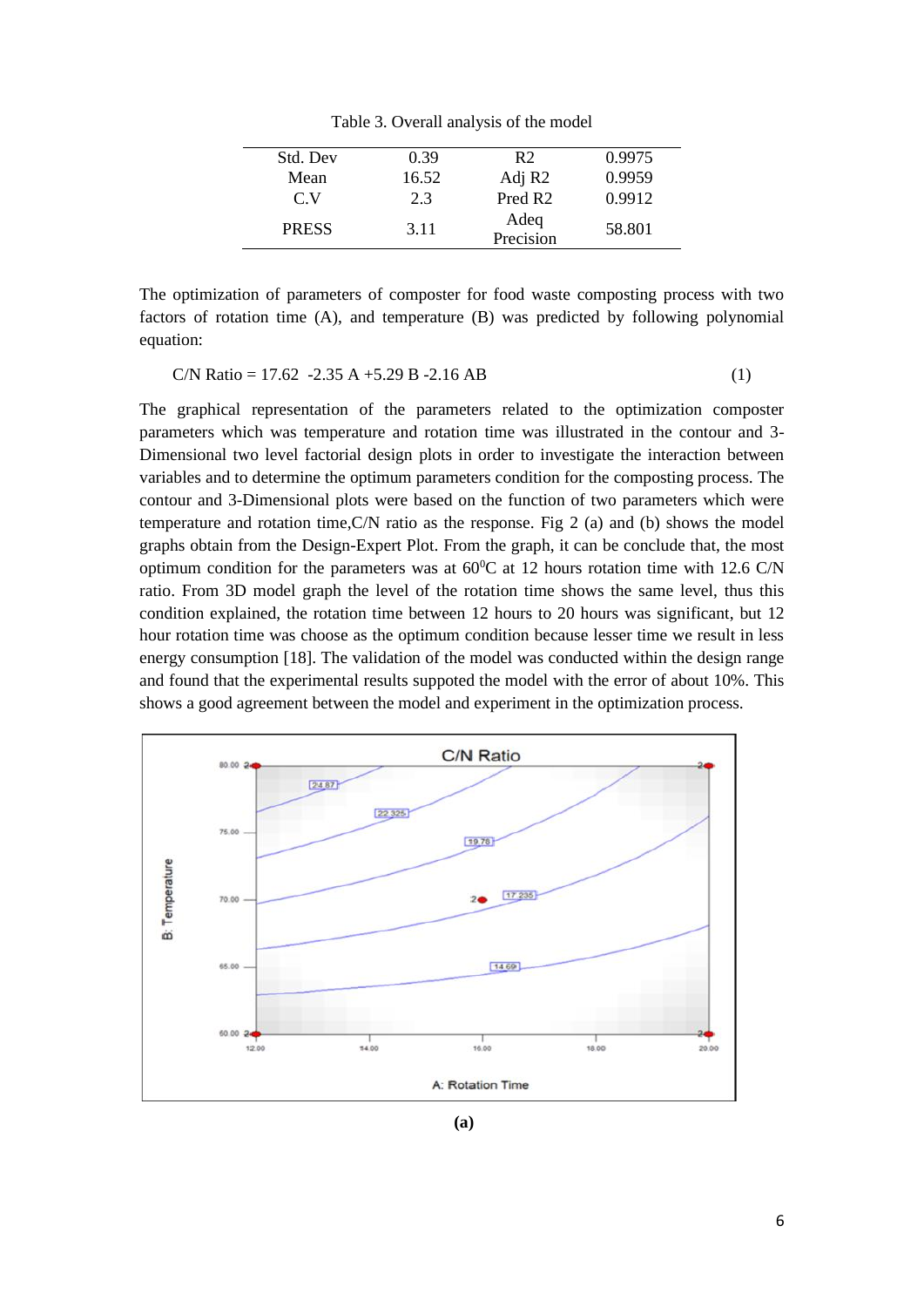

**(b)**

Figure 2. Optimization parameters of composter for food waste composting process (a) contour plot (b) 3D plot

## **4.0 Conclusion**

The findings conclude that the optimum parameters, temperature and rotation time of food waste under thermophilic condition were sucessfully determined to optimize an effective and efficient compsoting process in terms of the values of TOC, TN, pH, moisture content and germination index. According to the results, the optimum condition for the composter to decompose the food waste with the best C/N ratio was at  $60^{\circ}$ C with 12 hours of rotation time. This study shows a positive route of an effective food waste management through the composting process which would contribute to reduce a significant composting period with thermophilic coditions. Overall, the results can provide alternative ways in managing the uprising amount of food waste produced in the community by gaining some profits from the unused or underused waste.

## **Acknowledgment**

The research is funded by The President Trust Fund and donated by the President of IIUM, Tan Sri Dato' Seri Utama Dr. Rais Yatim as well as IIUM KRA project which are highly appreciated to complete this project.

# **References**

[1] BK. Adhikari, S. Barrington, J. Martinez, and S. King, "Characterization of food waste and bulking agents for composting'', *Waste Management,* vol. 28, no. 5, pp.795-804, 2008.

[2][3] JI. Chang, and YJ. Chen, "Effects of bulking agents on food waste composting", *Bioresource Technology,* vol. 101, no. 15, pp.5917-5924, 2010.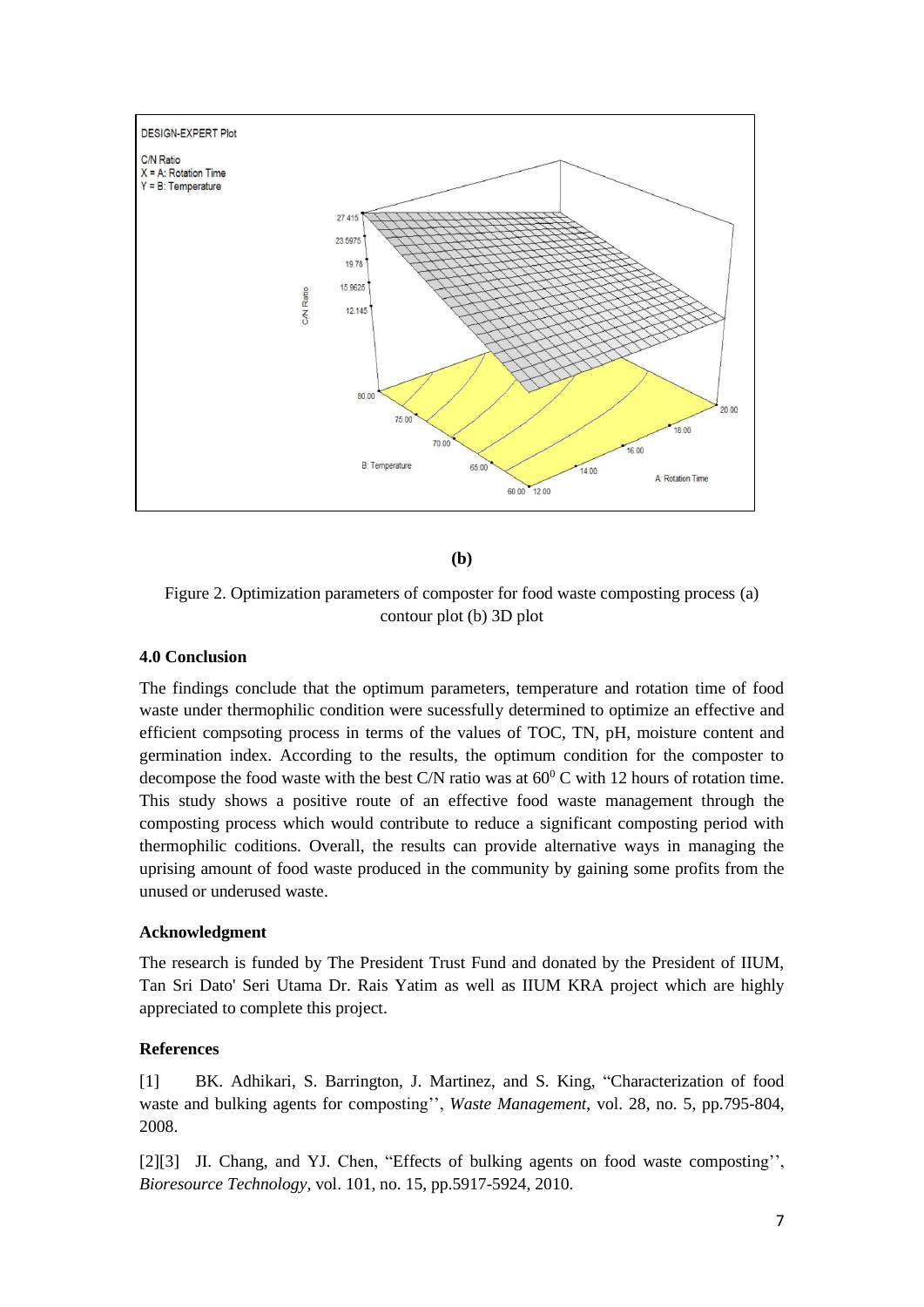[3][4] SR. Iyengar, and PP. Bhave, "In-vessel composting of household wastes'', *Waste Management,* vol. 26, no. 10, pp.1070-1080, 2006.

[4] M. [Ajmal, S](https://www-scopus-com.ezlib.iium.edu.my/authid/detail.uri?origin=resultslist&authorId=57216255418&zone=). [Aiping, M](https://www-scopus-com.ezlib.iium.edu.my/authid/detail.uri?origin=resultslist&authorId=57216757437&zone=). [Awais, B](https://www-scopus-com.ezlib.iium.edu.my/authid/detail.uri?origin=resultslist&authorId=57215409167&zone=). [Zhou, X](https://www-scopus-com.ezlib.iium.edu.my/authid/detail.uri?origin=resultslist&authorId=57194396070&zone=). [Zihao,](https://www-scopus-com.ezlib.iium.edu.my/authid/detail.uri?origin=resultslist&authorId=57216765890&zone=) ["Optimization of pilot-scale in](https://www-scopus-com.ezlib.iium.edu.my/record/display.uri?eid=2-s2.0-85084602553&origin=resultslist&sort=plf-f&src=s&st1=compost&st2=vessel+composter&sid=faebfa4e925646af95f2f04534af01c6&sot=b&sdt=b&sl=52&s=%28TITLE%28compost%29+AND+TITLE-ABS-KEY%28vessel+composter%29%29&relpos=0&citeCnt=1&searchTerm=)[vessel composting process for various agricultural wastes on elevated temperature by using](https://www-scopus-com.ezlib.iium.edu.my/record/display.uri?eid=2-s2.0-85084602553&origin=resultslist&sort=plf-f&src=s&st1=compost&st2=vessel+composter&sid=faebfa4e925646af95f2f04534af01c6&sot=b&sdt=b&sl=52&s=%28TITLE%28compost%29+AND+TITLE-ABS-KEY%28vessel+composter%29%29&relpos=0&citeCnt=1&searchTerm=)  [Taguchi technique and compost quality assessment"](https://www-scopus-com.ezlib.iium.edu.my/record/display.uri?eid=2-s2.0-85084602553&origin=resultslist&sort=plf-f&src=s&st1=compost&st2=vessel+composter&sid=faebfa4e925646af95f2f04534af01c6&sot=b&sdt=b&sl=52&s=%28TITLE%28compost%29+AND+TITLE-ABS-KEY%28vessel+composter%29%29&relpos=0&citeCnt=1&searchTerm=), *[Process Safety and Environmental](https://www-scopus-com.ezlib.iium.edu.my/sourceid/13754?origin=resultslist)  [Protection](https://www-scopus-com.ezlib.iium.edu.my/sourceid/13754?origin=resultslist)*, vol. 140, pp. 34-45, 2020.

[5] M. [Kucbel, H](https://www-scopus-com.ezlib.iium.edu.my/authid/detail.uri?origin=resultslist&authorId=56845728100&zone=). [Raclavská, J](https://www-scopus-com.ezlib.iium.edu.my/authid/detail.uri?origin=resultslist&authorId=23976553600&zone=). [Růžičková, K](https://www-scopus-com.ezlib.iium.edu.my/authid/detail.uri?origin=resultslist&authorId=57194420275&zone=). [Raclavský, D](https://www-scopus-com.ezlib.iium.edu.my/authid/detail.uri?origin=resultslist&authorId=56781469900&zone=). [Juchelková,](https://www-scopus-com.ezlib.iium.edu.my/authid/detail.uri?origin=resultslist&authorId=25228856700&zone=) ["Properties of](https://www-scopus-com.ezlib.iium.edu.my/record/display.uri?eid=2-s2.0-85061666543&origin=resultslist&sort=plf-f&src=s&st1=compost&st2=vessel+composter&sid=faebfa4e925646af95f2f04534af01c6&sot=b&sdt=b&sl=52&s=%28TITLE%28compost%29+AND+TITLE-ABS-KEY%28vessel+composter%29%29&relpos=1&citeCnt=12&searchTerm=)  [composts from household food waste produced in automatic composters"](https://www-scopus-com.ezlib.iium.edu.my/record/display.uri?eid=2-s2.0-85061666543&origin=resultslist&sort=plf-f&src=s&st1=compost&st2=vessel+composter&sid=faebfa4e925646af95f2f04534af01c6&sot=b&sdt=b&sl=52&s=%28TITLE%28compost%29+AND+TITLE-ABS-KEY%28vessel+composter%29%29&relpos=1&citeCnt=12&searchTerm=), *[Journal of](https://www-scopus-com.ezlib.iium.edu.my/sourceid/23371?origin=resultslist)  [Environmental Management](https://www-scopus-com.ezlib.iium.edu.my/sourceid/23371?origin=resultslist)*, vol. 236, pp. 657-666, 2019.

[6] [2] JD. Kim, JS. Park, BH. In, D. Kim, and W. Namkoong, "Evaluation of pilot-scale invessel composting for food waste treatment'', *Journal of hazardous materials,* vol. 154, no. 1- 3, pp.272-277, 2008.

[7] D. Cekmecelioglu, A. Demirci, RE. Graves, and NH. Davitt, "Applicability of optimised in-vessel food waste composting for windrow systems", *Biosystems engineering,* vol. 91, no. 4, pp.479-486, 2005.

[8] M. Rasapoor, T. Nasrabadi, M. Kamali, and H. Hoveidi, "The effects of aeration rate on generated compost quality, using aerated static pile method", *Waste Management,* vol. 29, no. 2, pp.570-573, 2009.

[9] M. Chikae, R. Ikeda, K. Kerman, Y. Morita, and E. Tamiya, "Estimation of maturity of compost from food wastes and agro-residues by multiple regression analysis", *Bioresource Technology,* vol. 97, no. 16, pp.1979-1985, 2006.

[10] MK. Iqbal, T. Shafiq, and K. Ahmed, "Characterization of bulking agents and its effects on physical properties of compost", *Bioresource Technology,* vol. 101, no. 6, pp.1913- 1919, 2010.

[11] M. [Waqas, A](https://www-scopus-com.ezlib.iium.edu.my/authid/detail.uri?origin=resultslist&authorId=57197481881&zone=)S. [Nizami, A](https://www-scopus-com.ezlib.iium.edu.my/authid/detail.uri?origin=resultslist&authorId=56962771300&zone=)S. [Aburiazaiza, I](https://www-scopus-com.ezlib.iium.edu.my/authid/detail.uri?origin=resultslist&authorId=57190069823&zone=)MI. [Ismail, M](https://www-scopus-com.ezlib.iium.edu.my/authid/detail.uri?origin=resultslist&authorId=55940884000&zone=)I. [Rashid,](https://www-scopus-com.ezlib.iium.edu.my/authid/detail.uri?origin=resultslist&authorId=55314836000&zone=) ["Optimizing the](https://www-scopus-com.ezlib.iium.edu.my/record/display.uri?eid=2-s2.0-85040660244&origin=resultslist&sort=plf-f&src=s&st1=compost&st2=food+waste&nlo=&nlr=&nls=&sid=ca131c994a6d57755ef30c7f11633727&sot=b&sdt=b&sl=38&s=%28TITLE%28compost%29+AND+TITLE%28food+waste%29%29&relpos=25&citeCnt=30&searchTerm=)  [process of food waste compost and valorizing its applications: A case study of Saudi Arabia"](https://www-scopus-com.ezlib.iium.edu.my/record/display.uri?eid=2-s2.0-85040660244&origin=resultslist&sort=plf-f&src=s&st1=compost&st2=food+waste&nlo=&nlr=&nls=&sid=ca131c994a6d57755ef30c7f11633727&sot=b&sdt=b&sl=38&s=%28TITLE%28compost%29+AND+TITLE%28food+waste%29%29&relpos=25&citeCnt=30&searchTerm=), [Journal of Cleaner Production,](https://www-scopus-com.ezlib.iium.edu.my/sourceid/19167?origin=resultslist) vol. 176, pp. 426-438, 2018

[12] AF. Navarro, J. Cegarra, A. Roig, and D. Garcia, "Relationships between organic matter and carbon contents of organic wastes", *Bioresource Technology,* vol. 44, no. 3, pp.203-207, 1993.

[13] JWC. Wong, KF. Mak, NW. Chan, A. Lam, M. Fang, LX. Zhou, QT. Wu, and XD. Liao, "Co-composting of soybean residues and leaves in Hong Kong", *Bioresource Technology,* vol. 76, no.2, pp.99-106, 2001.

[14] F. Zucconi, "Evaluating toxicity of immature compost", *Biocycle,* vol. 22, no. 2, pp.54-57, 1981.

[15] R. Guo, G. Li, T. Jiang, F. Schuchardt, T. Chen, Y. Zhao, and Y. Shen, "Effect of aeration rate, C/N ratio and moisture content on the stability and maturity of compost", *Bioresource technology,* vol. 112, pp.171-178, 2012.

[16] FG. Prahl, JR. Ertel, MA. Goñi, MA. Sparrow, and B. Eversmeyer, "Terrestrial organic carbon contributions to sediments on the Washington margin", *Geochimica et Cosmochimica Acta,* vol. 58, no. 14, pp.3035-3048, 1994.